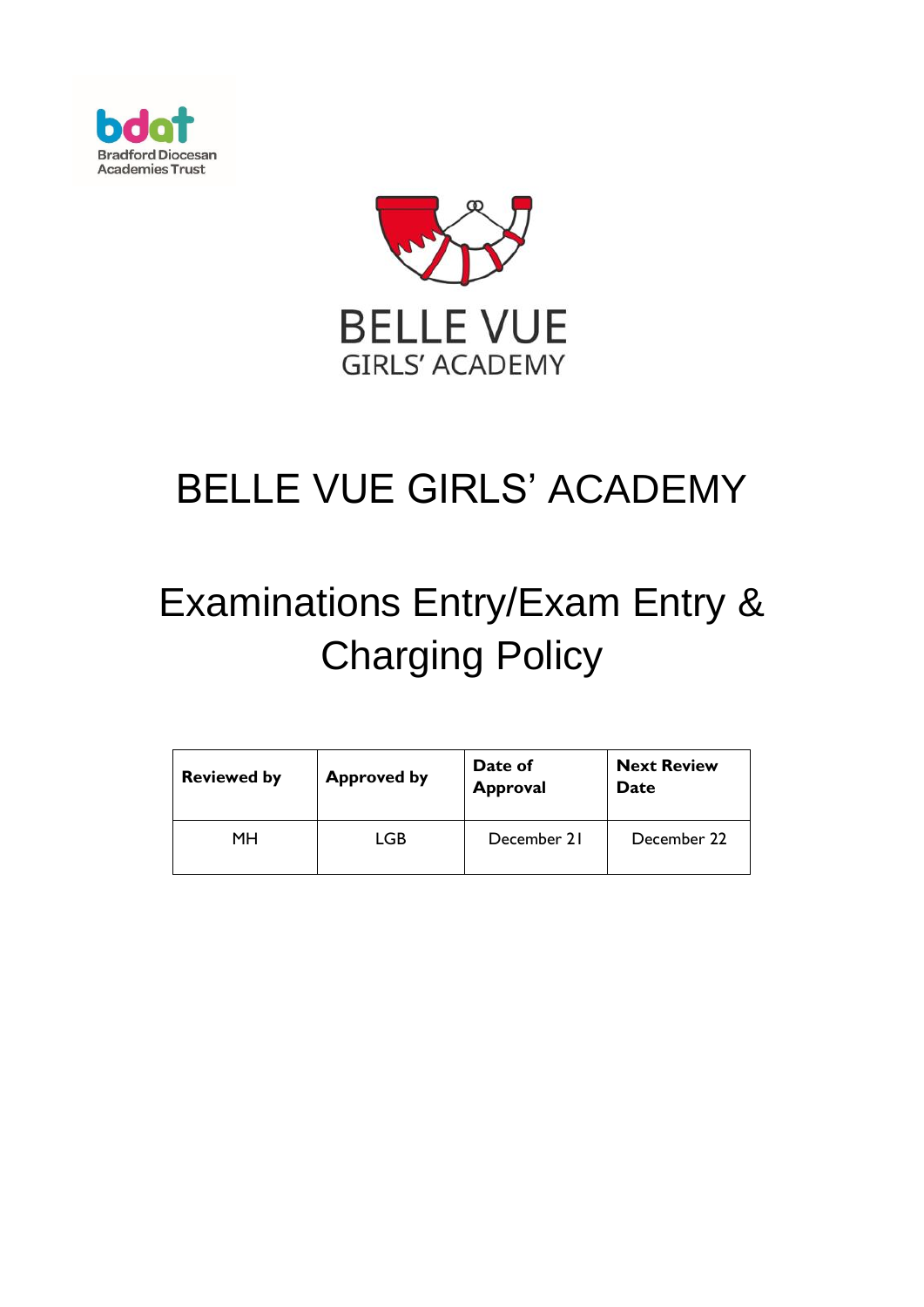#### **Contents**

Centre Exams Policy – An Introduction

- 1. Exam responsibilities
- 2. Qualifications Offered
- 3. Exam Series/Exam timetables
- 4. Entries, entry details, late entries, estimated grades, resits
- 5. Exam fees
- 6. Equality Legislation
- 7. Access Arrangements
- 8 Managing Invigilators
- 9. Malpractice
- 10. Exam Days
- 11. Candidates
- 12. Special Consideration
- 13. Internal assessment
- 14. Results
- 15. Enquiries about Results (EAR`s)
- 16. Certificates
- 17. Contingency Planning
- 18. Examination Contingency Plan
- 19. Appendix 1 Examination Entry Protoco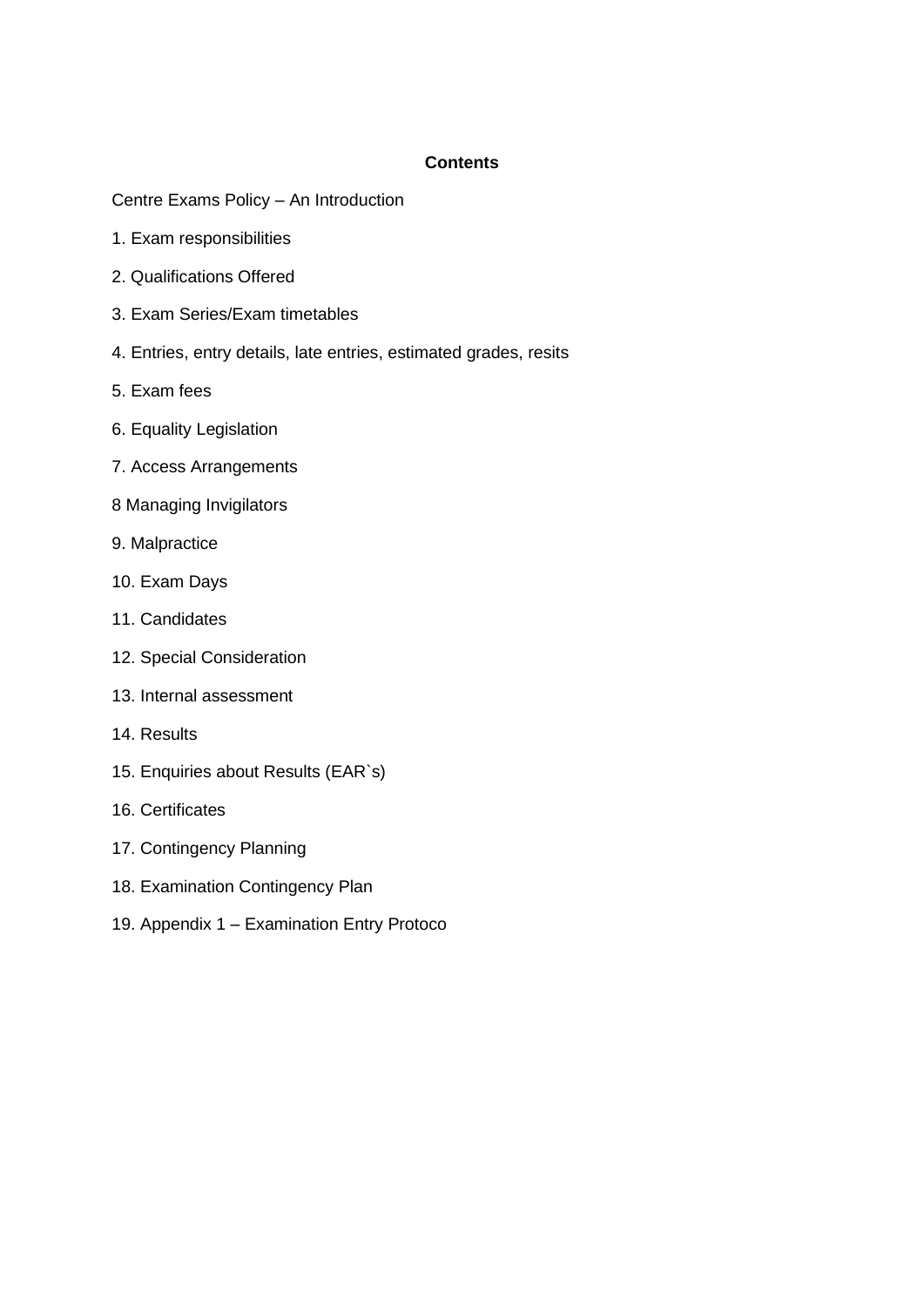The purpose of this exams policy is:

- to ensure the planning and management of exams is conducted efficiently and in the best interests of candidates.
- to ensure the operation of an efficient exams system with clear guidelines for all relevant staff.

It is the responsibility of everyone involved in the centre's exam processes to read, understand, and implement this policy.

The exams policy will be reviewed every two years.

The exams policy will be reviewed by the Head teacher, Senior Leadership Team and the Exams Officer

Where references are made to JCQ regulations/guidelines, further details can be found at [www.jcq.org.uk.](http://www.jcq.org.uk/)

# **The policy is next due for review December 2022**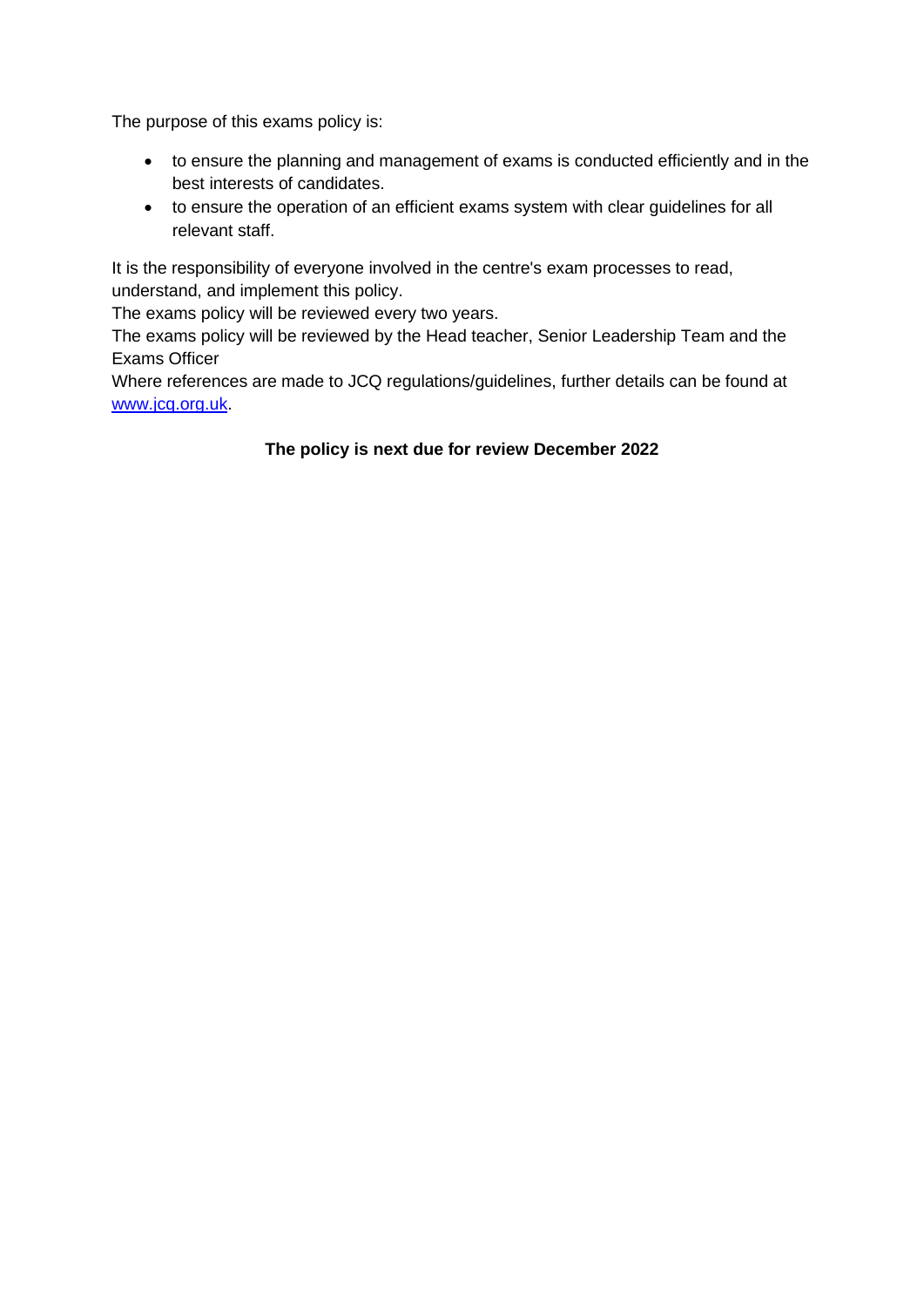#### **The Headteacher**

• has overall responsibility for the school/college as an exams centre and advises on appeals and re-marks.

• is responsible for reporting all suspected or actual incidents of malpractice - refer to the JCQ document Suspected malpractice in examinations and assessments.

# **Exams Officer is responsible for:**

• managing the administration of internal exams and external exams

• advising the Senior Leadership Team, Heads of Faculties subject and class tutors, and other relevant support staff on annual exams timetables and procedures as set by the various awarding bodies.

• overseeing the production and distribution to all centre staff and candidates, of an annual calendar for all exams in which candidates will be involved and communicates regularly with staff concerning imminent deadlines and events.

• ensuring that candidates and their parents are informed of and understand those aspects of the exams timetable that will affect them.

• checking with Heads of Faculty, head of Subjects that the necessary coursework and/or controlled assessments are completed on time and in accordance with JCQ guidelines.

• collecting detailed data on estimated entries from Subject Leaders and provides and confirms this with Exam Boards.

• maintaining systems and processes to support the timely entry of candidates for their exams.

• processing candidate Statement of Entry Forms and Personalised exam timetable/seat numbers to candidates.

• ensuring candidates are aware of location of seating plans and/or their seats

• receiving, checking and storing securely all exam papers and completed scripts and ensuring that scripts are dispatched as per the guidelines.

• In conjunction with SENCO/Assistant Head teacher responsible for SEND and EAL, administers access arrangements and makes applications for special consideration following the regulations in the JCQ publications for Access arrangements, reasonable adjustments and special consideration.

• identifying and managing exam timetable clashes.

• any "housekeeping" amendments needing to be arranged and all staff (including catering staff if affected) within school need to be informed via internal email..

• liaising with Cover Manager to ascertain availability of classrooms for exam use.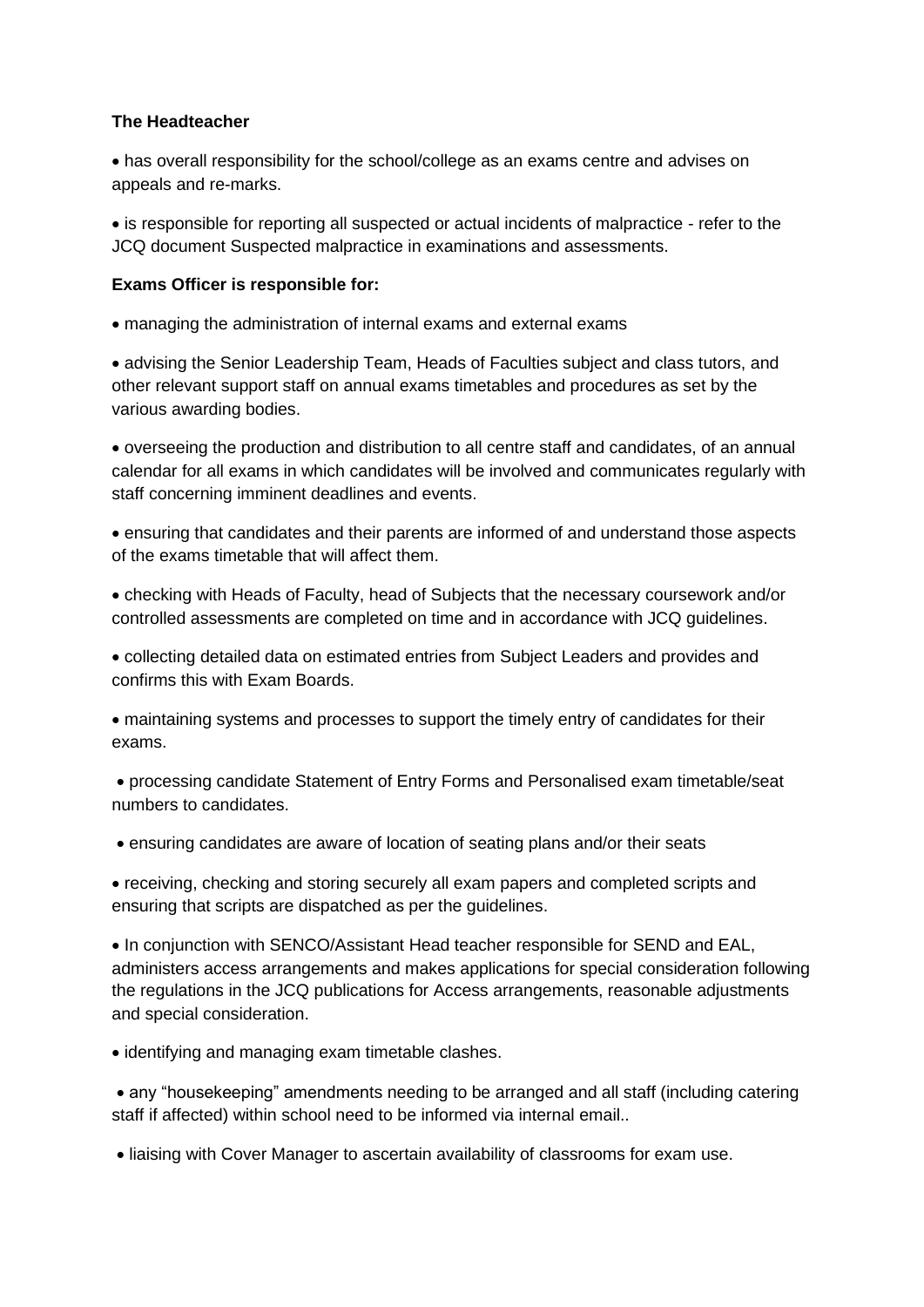• accounting for income and expenditures relating to all exam costs/charges.

• organising the recruitment, training, and monitoring of a team of exams invigilators responsible for the conduct of exams.

• ensuring candidates' coursework/controlled assessment marks are submitted, and any other material required by the appropriate awarding bodies correctly and on schedule.

• tracking, dispatching, and storing returned coursework / controlled assessments.

• arranging for dissemination of exam results and certificates to candidates and forwards, in consultation with the SLT, any post results service requests.

#### **Exams Administrator is responsible for:**

• Assisting in all administration work associated with internal and external exams.

#### **Senior / Wider Leadership Team are responsible for:**

• Assisting with discipline supervision at start and end of exams where large cohorts are involved

• Meeting with Exams Officer prior to exam periods to discuss logistical implications and identifying from the exams timetable, any exams which may affect break arrangements. Heads of Faculty / Heads of Subject are responsible for:

• guidance and pastoral oversight of candidates who are unsure about exams entries or amendments to entries

- providing Intention to Enter numbers
- providing details of qualifications eg board, subject, specification and unit codes.

• accurate completion of entry and all other mark sheets and adherence to deadlines as set by the exams officer.

• accurate completion of coursework / controlled assessment mark sheets and declaration sheets and adherence to deadlines as set by the exams officer.

- providing coursework samples for moderator evaluation adhering to required deadline
- . assisting with discipline supervision at the start and end of exams.
- decisions on post-results procedures.

#### **Teachers are responsible for:**

• supplying information on entries, coursework and controlled assessments as required by Heads of Faculty/ Heads of Subject and/or exams officer.

#### **Form Tutors are responsible for:**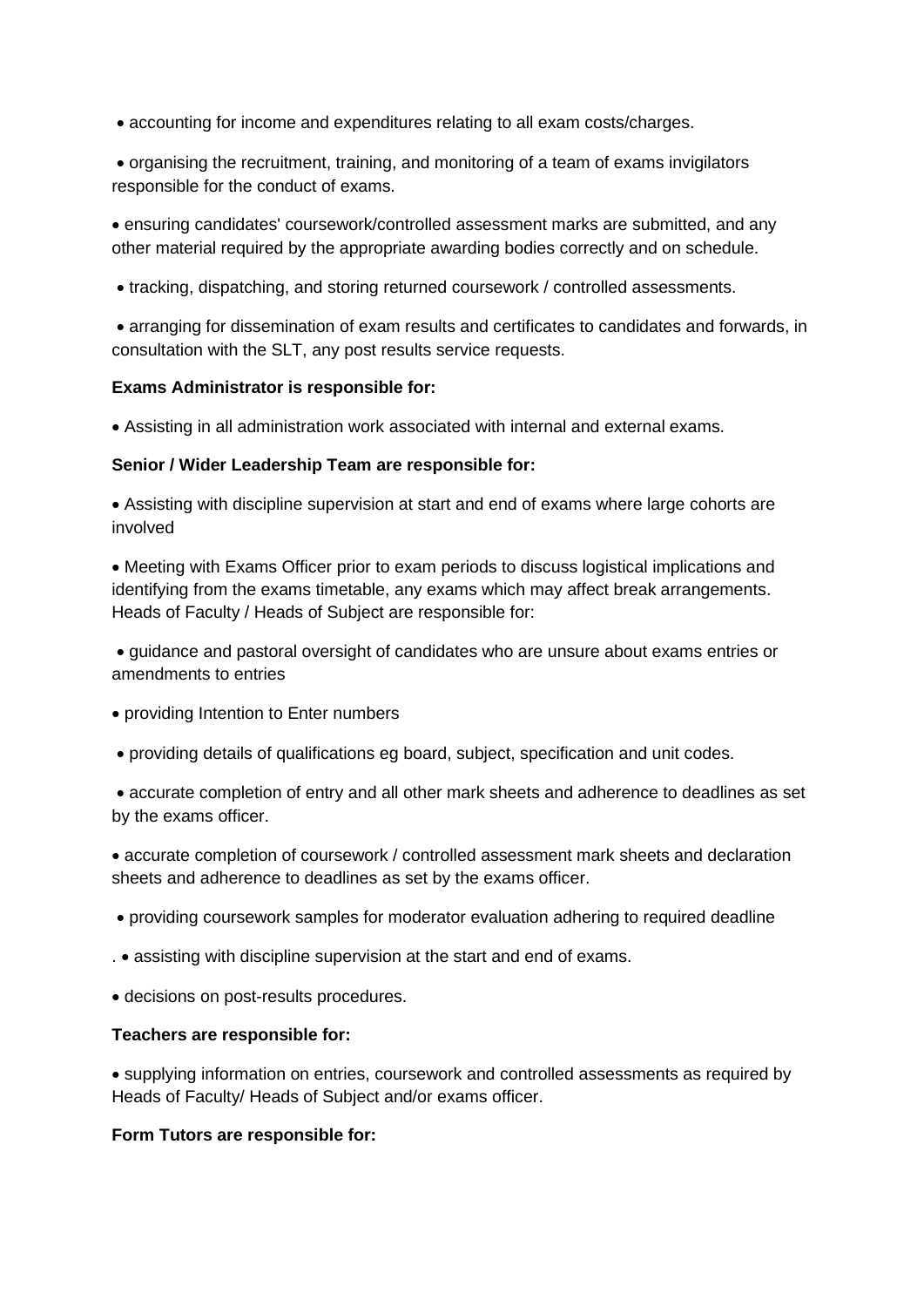• distributing candidate Statement of Entry Forms and Personalised exam timetable/seat numbers to candidates

# **The Special Educational Needs Coordinator (SENCO/Assistant Head teacher responsible for SEND and EAL) is responsible for:**

• identification and testing of candidates' requirements for access arrangements and notifying the exams officer in good time so that they are able to process any necessary applications in order to gain approval (if required). Candidates "New to English" would also be identified.

• keeping all records up to date in accordance with JCQ regulations and be easily accessible for scrutiny by JCQ Inspectors.

• working with the exams officer to provide the access arrangements required by candidates in exams rooms.

# **Lead Invigilators are responsible for :**

• assisting the exams officer in the efficient running of exams according to JCQ Regulations. • collection of exam papers and other material before the start of the exam and receiving any instructions from the exams officer relating to a particular exam eg Access Arrangement candidates etc.

• organising and allocating tasks to other invigilators when in an exam room eg positioning signage, distributing exam papers, taking registers, collection of papers etc.

• ensuring return of exam papers in the correct order and completion, where possible, of awarding bodies attendance registers to the exams office.

#### **Invigilators are responsible for:**

- assisting the exams officer in the efficient running of exams according to JCQ regulations.
- setting up of exam rooms
- distribution of exam papers according to instructions on seating plan.

• collection of all exam papers in the correct order and tidying the room at the end of the session.

#### **Pastoral Managers are responsible for:**

• being present at the start of exams held in both the Dance studio and Sports hall to ascertain absentee candidates. Absentees are then telephoned at home by the PAM`s to determine their reason for absence and encouraged to come into school and sit their exam

# **Reception Staff are responsible for:**

• receiving and recording all deliveries for the exams officer in the Exam Paper Receipt Log file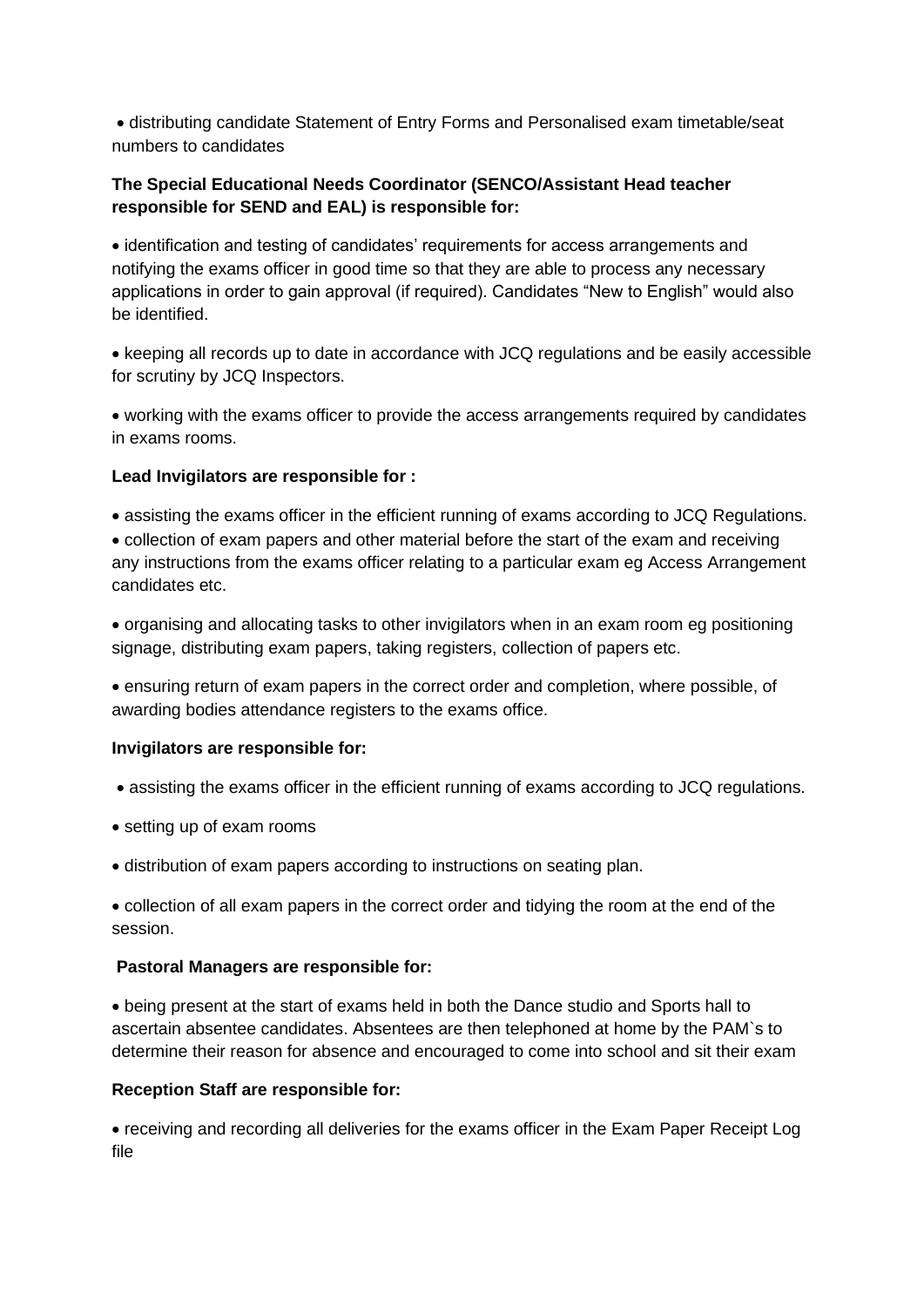- ensuring exam scripts are collected by Parcel Force driver
- posting coursework to moderators in accordance with instructions from the exams officer

#### **Site Staff are responsible for:**

• setting up exams rooms with desks and chairs as per instructions/seating plan distributed by exams officer.

**Candidates** are responsible for:

• understanding coursework / controlled assessment regulations and signing a declaration that authenticates the coursework as their own.

- punctual attendance at all their exams.
- knowing their seat number.
- ensuring they conduct themselves in all exams according to the JCQ regulations.

# **2. Qualifications offered**

2.1 The qualifications offered at this centre are decided by the Head teacher/ Senior Leadership Team, in conjunction with Head of Faculty. The types of qualifications offered are GCE`s, GCSE`s, BTEC`s and Level 1, 2 & 3 vocational qualifications.The subjects offered for these qualifications in any academic year may be found in the centre's published prospectus or similar documents for that year.

2.2 In June/July the exams officer will request information from Heads of Faculty about qualifications being delivered in the next academic year. This information will request awarding body specification and unit details, class codes and certification dates.

2.3 Informing the exams office of changes to a specification is the responsibility of the Head of Faculty.

2.4 Decisions on whether a candidate should be entered for a particular subject will be taken by subject teachers in consultation with Head of Subject Leaders and, where core subjects are concerned, the SLT.

#### **3. Exam series /Exam Timetables**

3.1 Year 11 mock exams are held in December, Year 10 mock exams are held in the summer term though additional ad hoc exams may be requested by teaching staff at any other time. The exams officer will plan, organise run and staff the December and March exams but other ad hoc ones will be administered and run by SLT and or heads of Subject.

3.2 External exams and assessments are scheduled in November and May-July, or as decided upon by JCQ.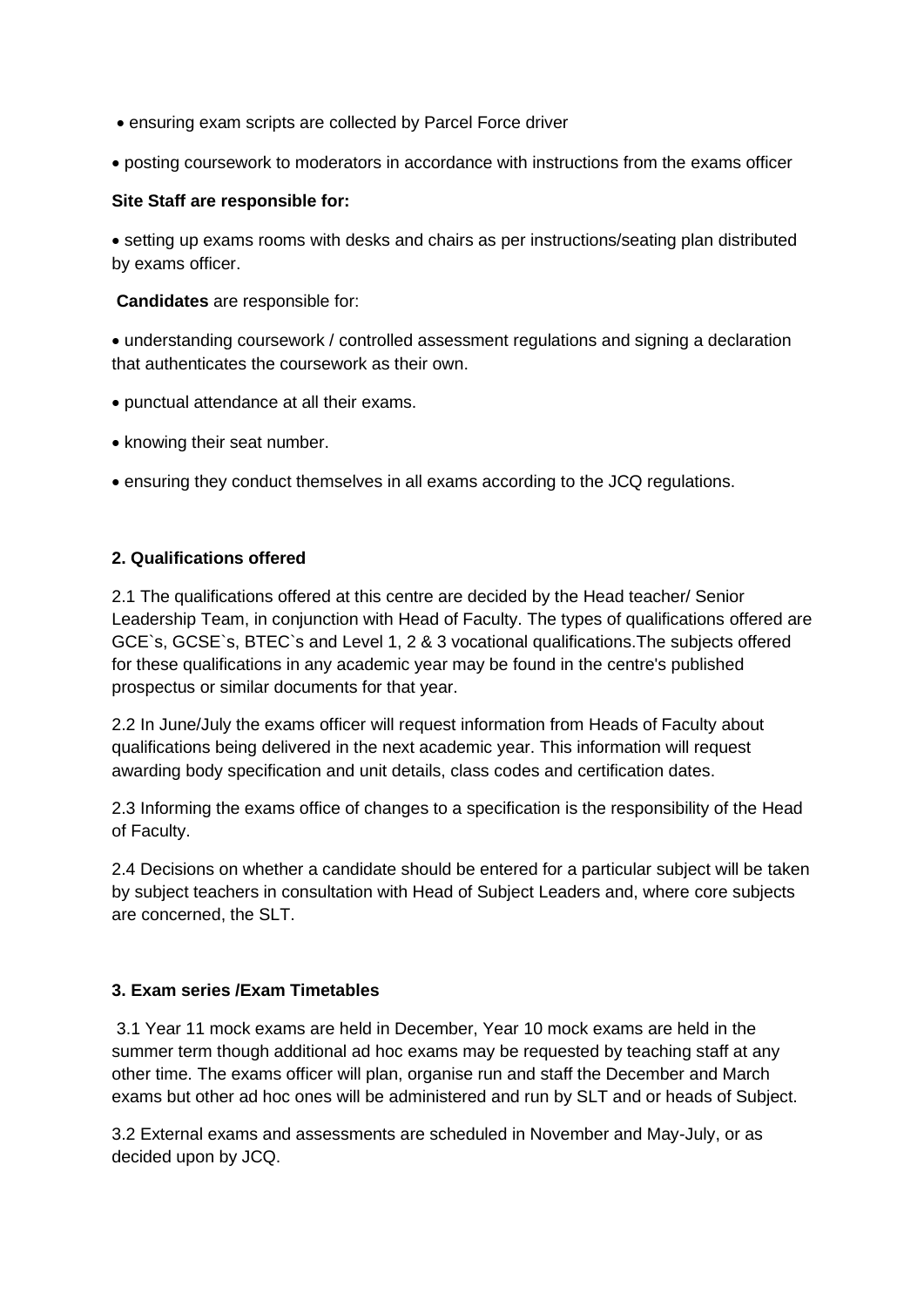3.3 Internal exams are held under external exam conditions.

3.4 Where on demand tests are offered (either paper or computer based), these will be scheduled only in windows agreed between the exams officer and the Head of Subject.

3.5 Once confirmed, the exams officer will circulate the exam timetables for internal and/or external exams at least 4 weeks prior to each series commencing.

# **4. Entries, entry details, late entries, estimated grades and resits**

4.1 Candidates or parents/carers can only request a subject entry, change of level or withdrawal after discussion with the Head of Subject/Head of Faculty

4.2 The Exams Officer will only process entries /amendments on written notification from the Head of Subject Leader/Head of Faculty

4.3 The centre does not accept entries from private candidates unless they are former students and only if the qualification does not involve coursework or controlled assessments.

4.4 Managing private candidates is the responsibility of the Exams Officer

4.5 The centre does not act as an exams centre for other organisations.

4.6 Entry deadlines are circulated to Heads of Faculty via a copy of the Examination Information Booklet for Staff (distributed during September of every new academic year) and also by email reminders, internal memos.

4.7 Heads of Faculty will provide estimated entry information to the exams officer to meet JCQ and awarding body deadlines if necessary.

4.8 Entries and amendments made after an awarding organisation's deadline (i.e. late) require the authorisation, in writing, of the Heads of Subject

4.9 Re-sit decisions will be made by teachers in consultation with Head of Faculty / Head of Subject.

#### **5. Exam fees (also see Appendix 1)**

5.1 Candidates or departments will not be charged for changes of tier, withdrawals made by the proper procedures or amendments arising from administrative processes provided these are made within the time allowed by the awarding bodies.

5.2 The exams officer will publish the deadline for action well in advance for each exams series.

5.3 GCSE initial registration and exam entry fees are paid by the centre. GCE (AS/A2 initial exam entry fees are paid by the centre. BTEC and other Vocational qualification registration fees are paid by the centre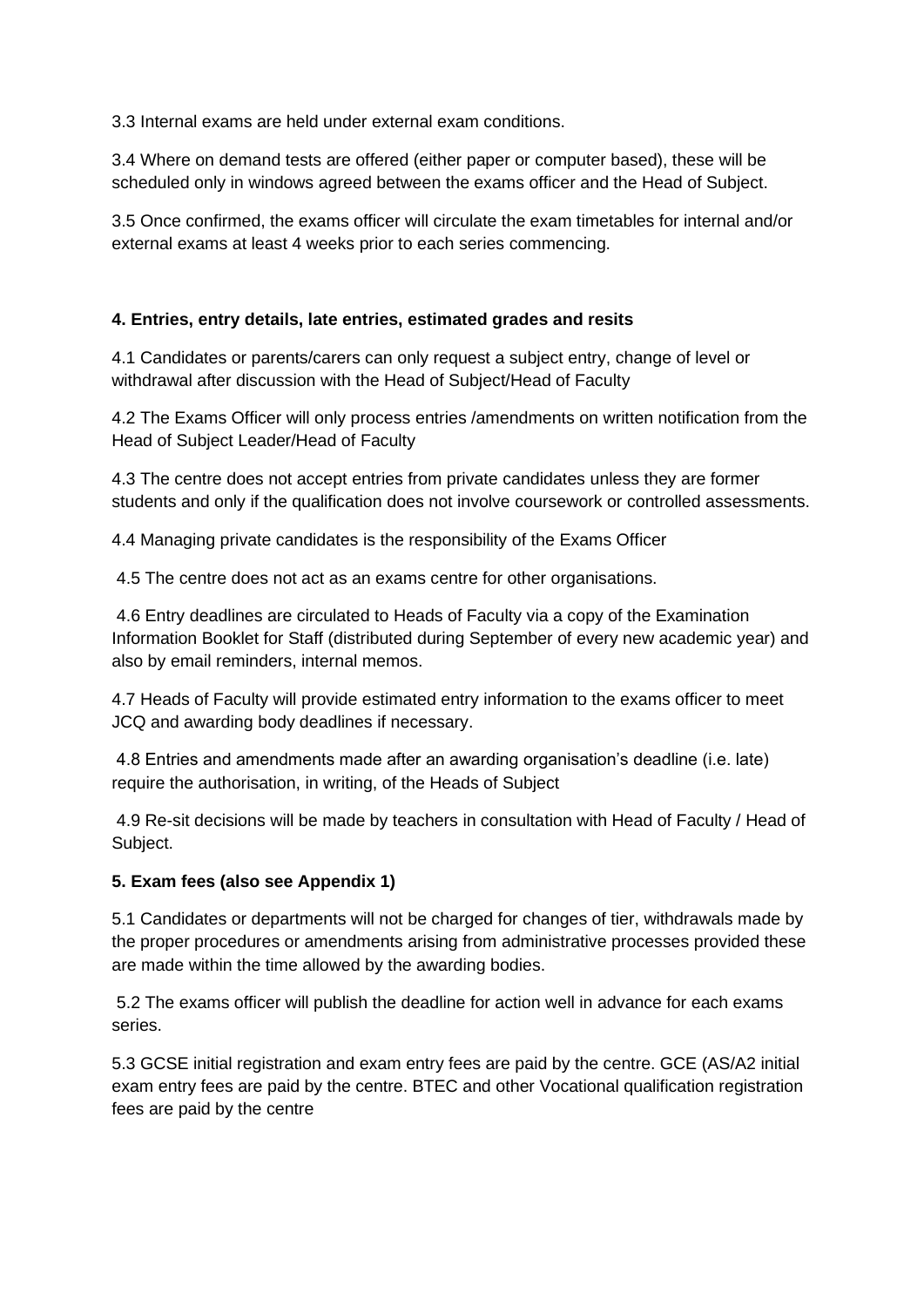5.4 Late entry or amendment fees are paid by the subject department when deadlines have not been followed. In cases where candidates insist on taking a resit which is after the entry deadline, the candidate pays the relevant late or very late fee.

5.5 Fee reimbursements are sought from candidates who are absent:

• If they fail to sit an exam due to reasons other than illness.

• If they do not meet the necessary coursework requirements without medical evidence or other mitigating circumstances.

5.6 Re-sit GCSE English and Maths fees are paid for by school for those students who have not achieved the minimum government standard of grade 4 or above. Any other resit fees will be paid for by the candidates after they have consulted with Heads of Subject teachers and the Exams Officer.

5.7 Where Subject Leaders request an Enquiry about a Result (EAR`s) the fee is paid from their subject budget unless an alternative arrangement has been agreed with the Head Teacher.

5.8 Candidates requesting an EAR which is not agreed by the centre, will pay the relevant fee prior to the request being submitted by the Exam Officer.

# **6. Equality Legislation**

6.1 All exam centre staff must ensure that they meet the requirements of any equality legislation.

6.2 The centre will comply with the legislation, including making reasonable adjustments to the service that they provide to candidates in accordance with requirements defined by the legislation, awarding bodies, and JCQ. This is the responsibility of the Exams Officer and SENCO/Assistant Head teacher responsible for SEND and EAL.

# **7. Access arrangements**

7.1 The SENCO/Assistant Head teacher responsible for SEND and EAL will inform all teaching staff and the Exams Officer of candidates with special educational needs and any special arrangements that individual candidates will need during the course and in any assessments/exams.

7.2 A candidate's access arrangements requirement is determined by recommendations made by external agencies (eg Medical personnel) the SENCO/Assistant Head teacher responsible for SEND and EAL and Exams Officer.

7.3 Ensuring there is appropriate evidence for a candidates access arrangement is the responsibility of SENCO/Assistant Head teacher responsible for SEND and EAL and Exams **Officer** 

7.4 Submitting completed access arrangement applications to the awarding bodies is the responsibility of the SENCO/Assistant Head teacher responsible for SEND and EAL after the initial application has been created online by the Exams Officer.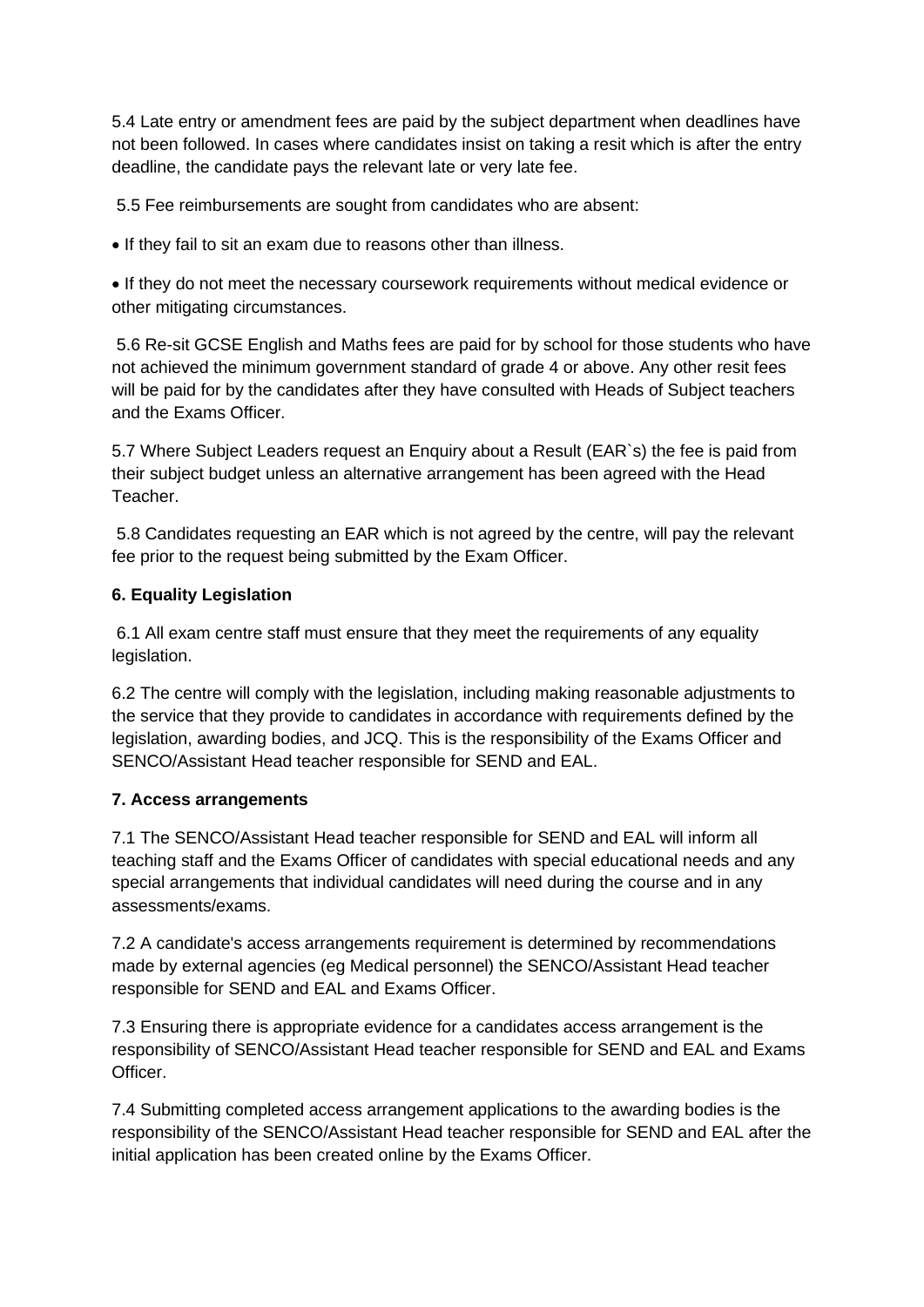7.5 Rooming for access arrangement candidates will be arranged by the Exams Officer.

7.6 Invigilation and support for access arrangement candidates, as defined in the JCQ access arrangements regulations, will be organised by the SENCO/Assistant Head teacher responsible for SEND and EAL and Exams Officer.

#### **8. Managing invigilators**

8.1 External staff will be used to invigilate examinations.

8.2 These invigilators will be used for internal exams and external exams. 8.3 Recruitment of invigilators is the responsibility of the Exams Officer.

8.4 Securing the necessary Disclosure & Barring Service (DBS) clearance for new invigilators is the responsibility of the college HR department. CRB fees for securing such clearance are paid by the centre.

8.5 Invigilators pay rates are set by the Governing Body Staffing/Personnel Committee.

8.6 Invigilators are recruited, timetabled, trained, and briefed by the Exams Officer.

#### **9. Malpractice**

9.1 The Exams Officer in consultation with the Head teacher is responsible for investigating suspected malpractice.

# **10. Exam days**

10.1 The exams officer will book all exam rooms after liaison with the Head teacher, Cover manager & Head of PE and make the question papers, other exam stationery, and materials available for the invigilators

10.2 Site management staff are responsible for setting up the allocated rooms, and will be advised of requirements at least 4 weeks in advance.

10.3 The Exams Officer and/or Invigilator will start and finish all exams in accordance with JCQ guidelines.

10.4 SLT will assist with discipline when large cohorts are involved at the start and end of exams. Any staff present must be in accordance with the rules defined in the JCQ Instructions for conducting examinations (ICE) booklet concerning who is allowed and what they can do. Any support and encouragement can be given outside of the examination room but once candidates enter they are under exam conditions and the strict protocols must be adhered to.

10.5 In practical exams, subject teachers' availability will be in accordance with JCQ guidelines.

10.6 Exam papers must not be read by subject teachers or removed from the exam room before the end of a session. Papers will be distributed to Heads of Subject in accordance with JCQ's recommendations.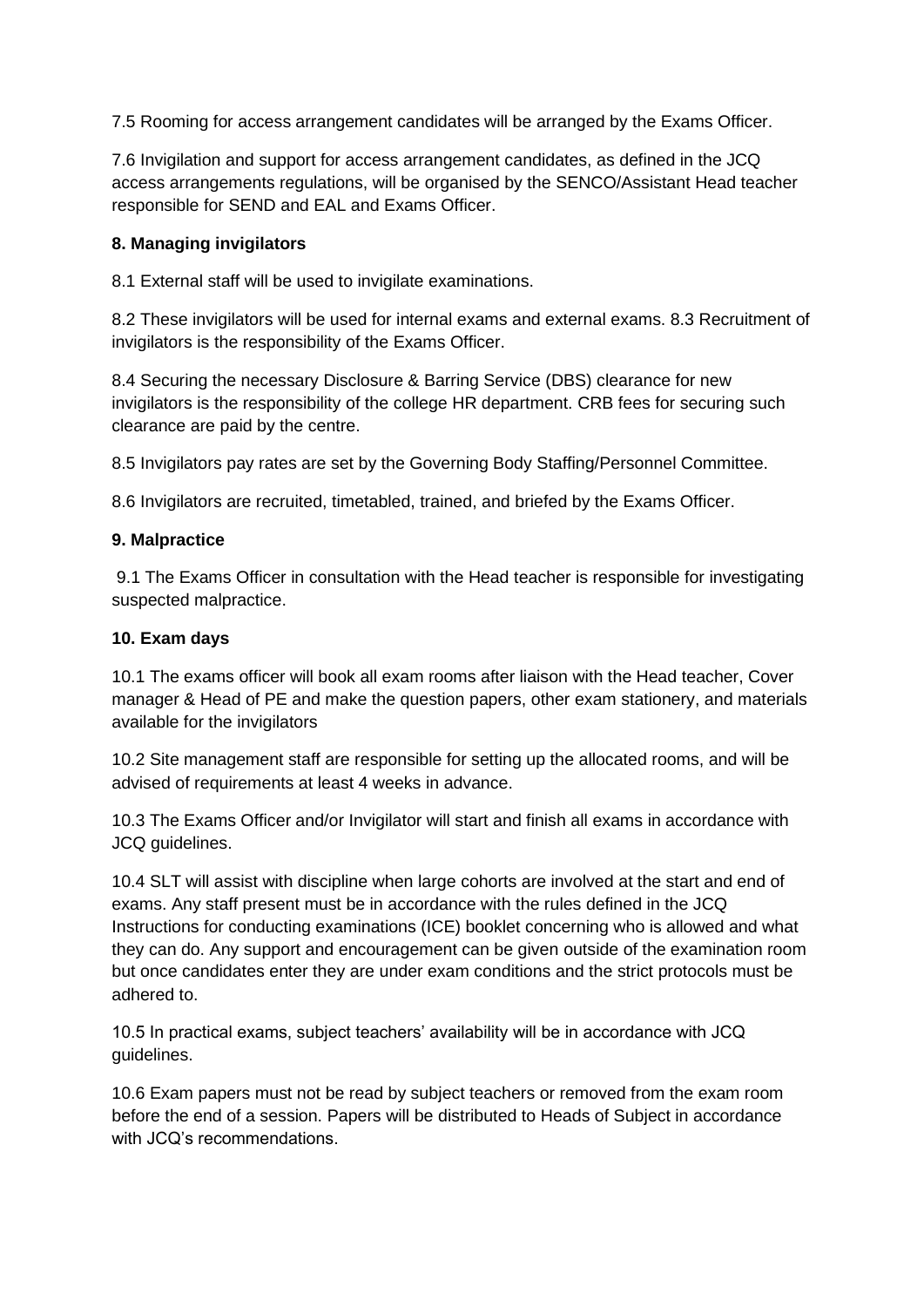10.7 After an exam, the exams officer will arrange for the safe dispatch of completed examination scripts to awarding bodies, working in conjunction with Reception staff

# **11. Candidates**

11.1 The exams officer will provide written information to candidates in advance of each exam series. A formal briefing session for candidates will be given by the Assistant Head teacher responsible for Data, Exams and Assessment during an assembly.

11.2 The centre's published rules on acceptable dress (school uniform) and behaviour apply at all times. Candidates' personal belongings remain their own responsibility and the centre accepts no liability for their loss or damage.

11.3 In an exam room candidates must not have access to items other than those clearly allowed in the instructions on the question paper, the stationery list, or the specification for that subject. This is particularly true of mobile phones, smartwatches, mp3/4 players and other electronic communication or storage devices with text or digital facilities. Any precluded items must be placed in the plastic wallet provided, handed to an invigilator and then removed from the exam room and stored in the 6th form office for exams being held in that vicinity or in the exams office.

11.4 Disruptive candidates are dealt with in accordance with JCQ guidelines. Candidates are expected to stay for the full exam time at the discretion of the Exams Officer and SLT member of staff on duty.

11.5 Candidates who leave an exam room must be accompanied by an appropriate member of staff at all times.

# **Absent or Late Candidates**

11.6 The Exams Officer will ensure that a register is taken before the exam starts.

11.7 Pastoral Managers will contact all absent or late students to ascertain why they are not in for their exams and encourage them to arrive at the college as soon as possible.

11.8 Students who arrive more than an:

- A candidate will be considered very late if they arrive more than 1 hour after the published starting time for an exam which lasts one hour or more ie after 10am for a morning exam or after 2.30pm for an afternoon exam
- for examinations that last less than an hour students who arrive after the awarding body`s published finishing time or 30 minutes after the awarding body`s published starting time, whichever is later will not be allowed to sit their exam.

# **Clash candidates**

11.9 The Exams Officer will be responsible as necessary for supervising escorts, identifying a secure venue and arranging overnight stays.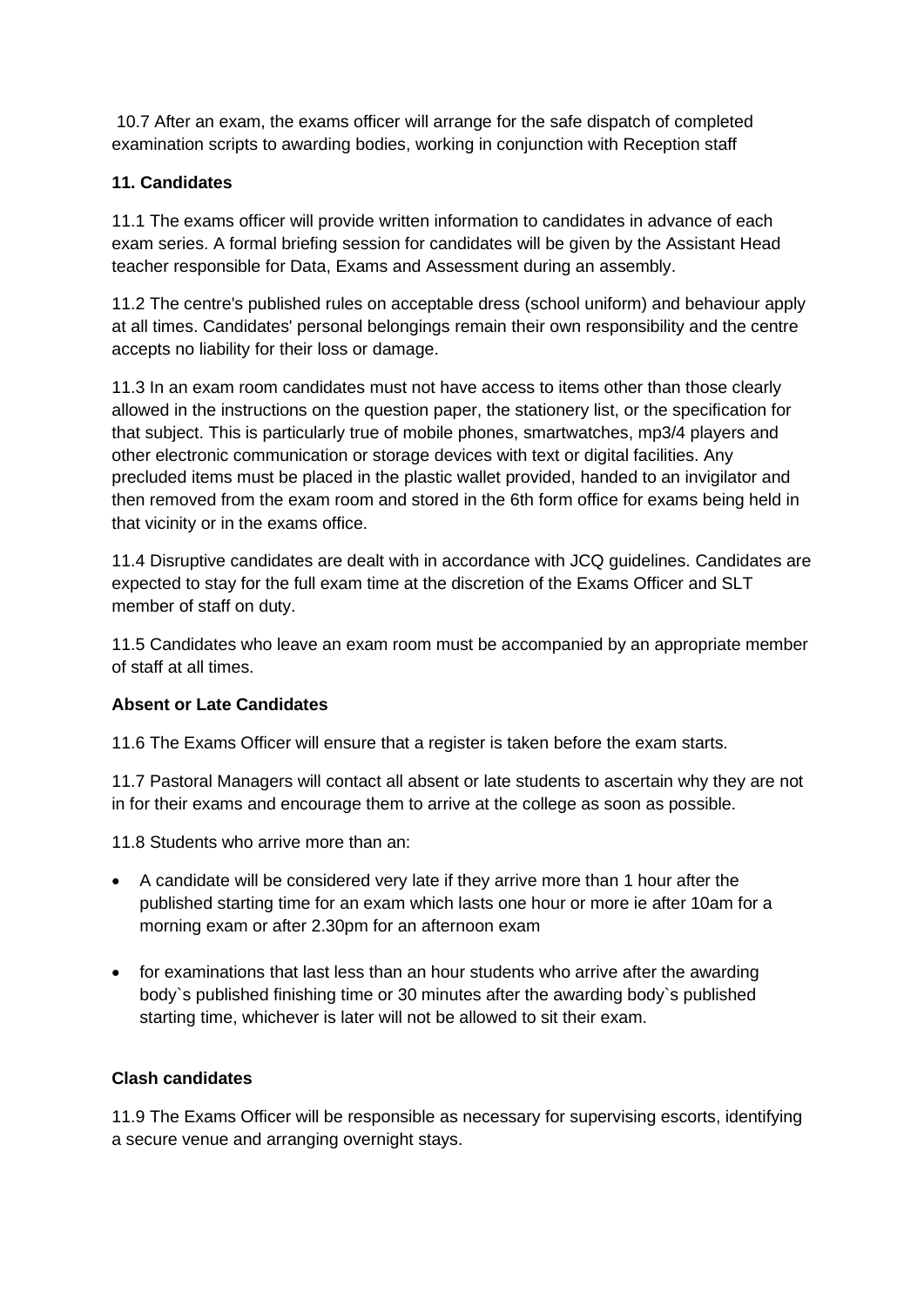# **12. Special consideration**

12.1 Should a candidate be unable to attend an exam because of illness, suffer bereavement or other trauma, be ill or otherwise disadvantaged or disturbed during an exam, then it is the candidate's responsibility to alert the centre's Exams Officer to that effect.

12.2 The candidate must support any special consideration claim with appropriate evidence within 3 days of the exam eg medical certificate from a GP or hospital

12.3 The exams officer will make a special consideration application to the relevant awarding body within 7 days of the exam.

#### **13. Internal assessment**

13.1 It is the Heads of Subject responsibility to ensure that all internal assessment is ready for dispatch at the correct time. The exams officer will assist by keeping a record of each dispatch, including the recipient details and the date and time sent

13.2 Marks for all internally assessed work are entered directly by Heads of Faculty/Subject Leaders and/or with support from the Exams team. The exams officer will inform staff of the date when entries must be submitted and appeals against internal assessments must be made by. Any appeals will be dealt with in accordance with the centre's Internal Appeals Procedure (IAP) document

# **14. Results**

14.1 The Exams Officer will be available on all restricted release results days to download results and on results days to distribute results to candidates

14.2 On the GCE and GCSE restricted release results days following the summer exams, the exams officer and Data Assessment Manager will process, analyse and publish all the results to SLT.

14.3 Arrangements, for the centre to be open on results days, are made by the exams officer in consultation with the Head teacher and the Site Manager.

• The exam office staff set up tables and collection points in a suitable area prior to students collecting their results at approximately:

- 8 am 12 noon GCE collection
- 10am 12 noon GCSE collection

14.4 Candidates will receive individual result slips on results days. The results slip will be in the form of a centre produced document and will be collected either:

By the candidate

• in person at the centre on production of a letter authorising a named person (ie friend /relative) to collect on the student`s behalf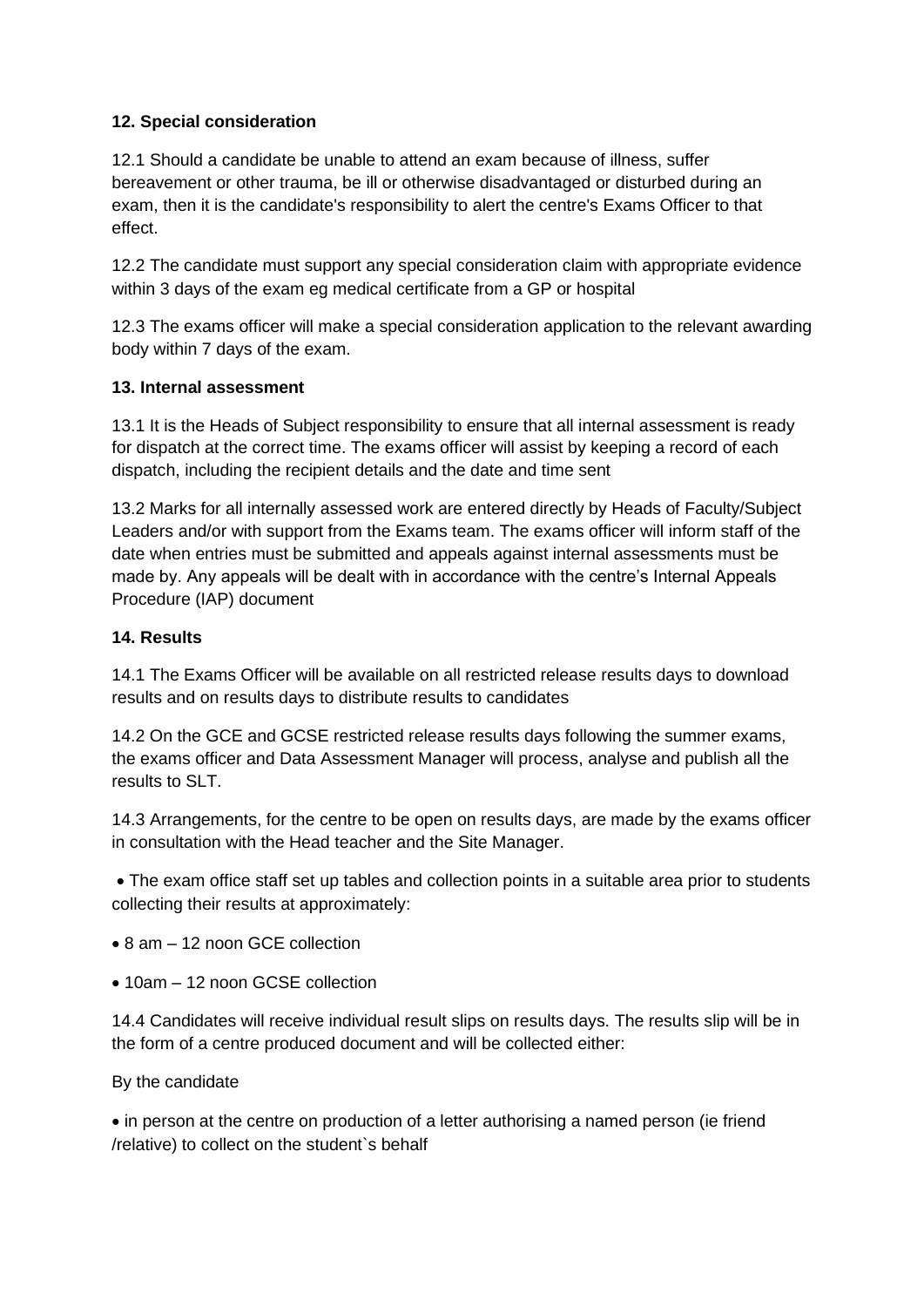• by post to their home address - candidates to provide self-addressed envelope if they know in advance that they are unable to collect their results on the appointed day.

• Any results not collected on the day will be retained by the Exams Officer

# **15. Enquiries about Result (EAR) Internal Appeals Procedure (IAP) Access to Scripts (ATS)**

15.1 EARs may be requested by centre staff or the candidate following the release of results. A request for a re-mark or clerical check requires the written consent of the candidate, a request for a re-moderation of internally assessed work may be submitted without the consent of the group of candidates.

15.2 Candidates requesting an EAR which is not agreed by the centre, will pay the relevant fee prior to the request being submitted by the Exam Officer.

15.3 All decisions on whether to make an application for an EAR will be made by Heads of Subject in consultation with the relevant SLT members

15.4 If a candidate's request for an EAR is not supported, the candidate may appeal and the centre will respond by following the process in its (IAP) document.

15.5 All processing of EARs will be the responsibility of the Exams Officer following the JCQ guidance.

15.6 After the release of results, candidates may ask subject staff to request the return of written exam papers within 20 working days of the receipt of results.

15.7 Centre staff may also request scripts for investigation or for teaching purposes. For the latter, the consent of candidates must be obtained.

15.8 Re-marks cannot be applied for once an original script has been returned.

15.9 Processing of requests for ATS will be the responsibility of the Exams officer

#### **16. Certificates**

16.1 The exams Officer will notify candidates of a date when they can collect their certificate. This is usually in November/December following the summer exam series. A Certificate Authorisation form is included with the letter to give authorisation to a third party (see below).

16.2 Certificates can be collected:

• in person and signed for at the centre

• on behalf of a candidate by third parties, provided they have written authority from the candidate to do so.

16.3 The centre retains certificates for 3 years after which they are destroyed.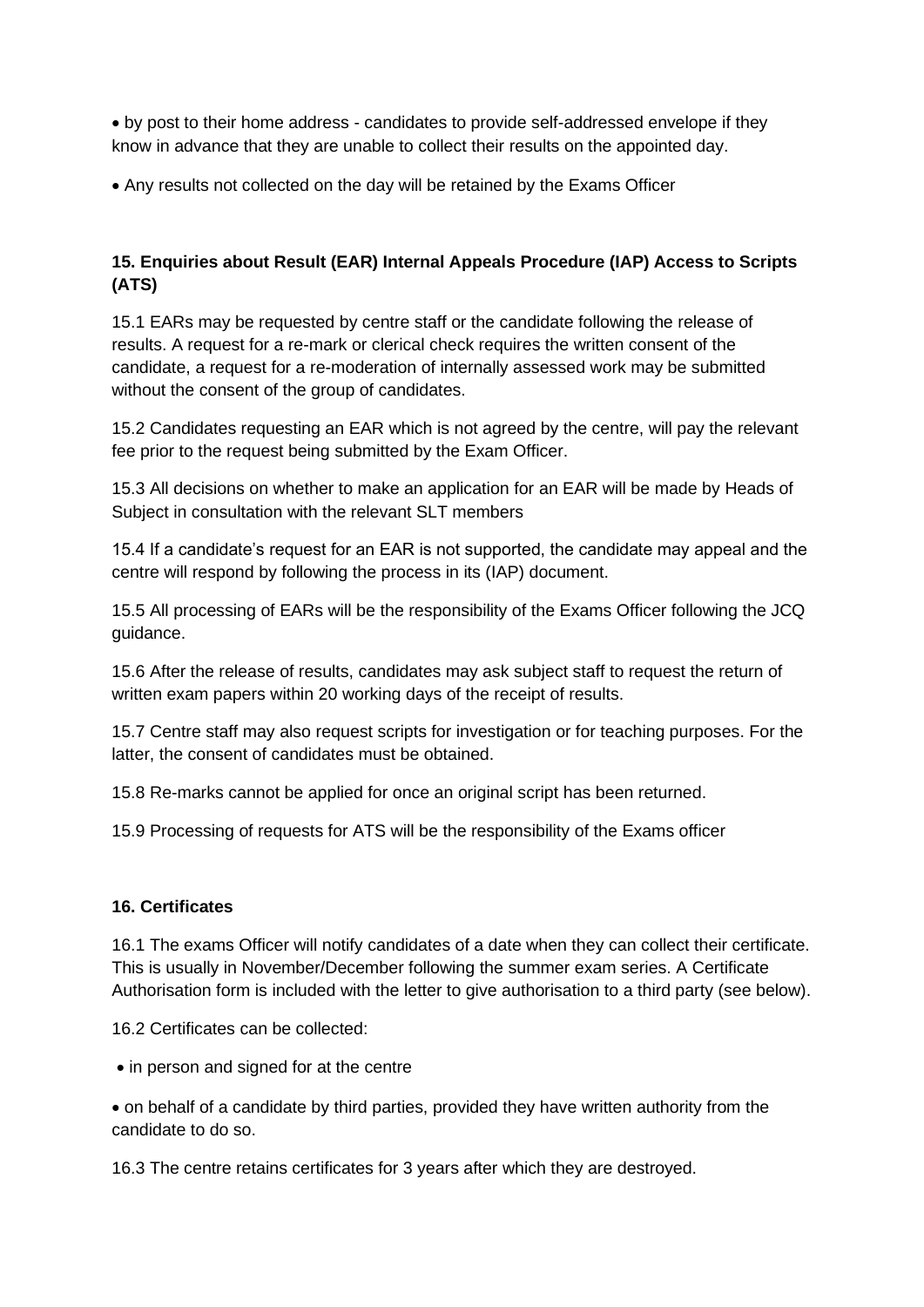16.4 No applications to Awarding Bodies for Replacement certificates / transcript of results are made by the academy on behalf of a student or former student. Students are advised to consult Awarding Body web sites and proceed with their own application.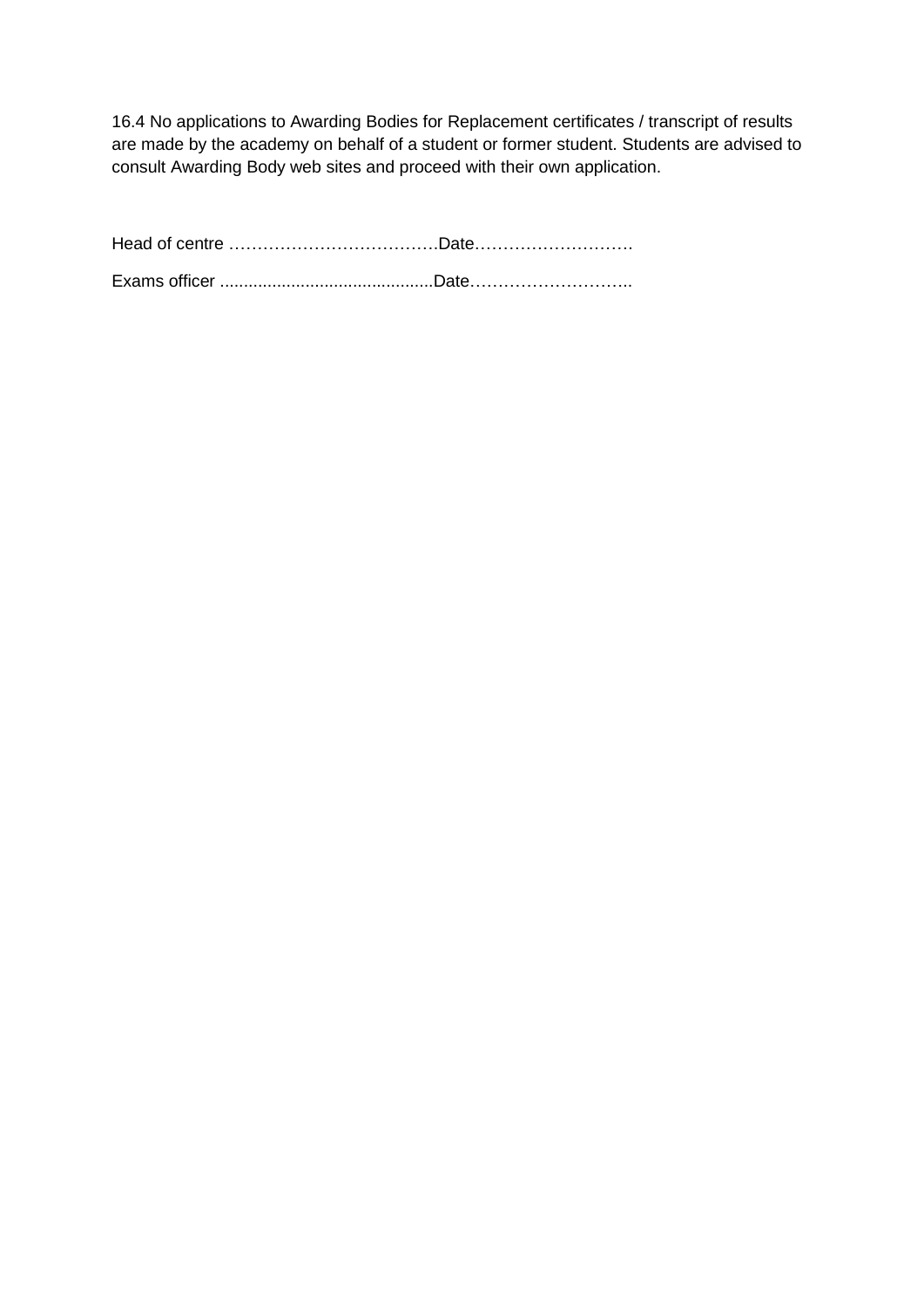# **BELLE VUE GIRLS' ACADEMY - Examination Contingency Plan**

# **Scenarios affecting external examinations within the school have been identified and solutions proposed**

| <b>SCENARIO</b>                                                               | <b>SOLUTION</b>                                                                                                                                                     |  |
|-------------------------------------------------------------------------------|---------------------------------------------------------------------------------------------------------------------------------------------------------------------|--|
| Long term absence of exams officer:                                           |                                                                                                                                                                     |  |
| 1. Prior to exam entry submission ie Sept - 21<br>October & Nov - 21 February | 1.1. Exams administrator collects information from<br>HOF's and submits entries to awarding bodies                                                                  |  |
|                                                                               | 2.2 In absence of administrator responsibility passes<br>to Data Manager with support from Assistant Head<br>teacher Responsible for Data, Exams and<br>Assessment. |  |
| 2. Planning for exams ie February to April                                    | 2.1 Exams Administrator                                                                                                                                             |  |
|                                                                               | 2.2 In absence of administrator responsibility passes<br>to Data Manager with support from Assistant Head<br>teacher Responsible for Data, Exams and<br>Assessment. |  |
| 3. Running external exams ie May, June & November                             | 3.1 Exams Administrator                                                                                                                                             |  |
|                                                                               | 3.2 In absence of administrator responsibility passes<br>to Data Manager with support from Assistant Head<br>teacher Responsible for Data, Exams and<br>Assessment. |  |
| 4. Planning & running internal exams                                          | 4.1 Exams Administrator                                                                                                                                             |  |
|                                                                               | 4.2 In absence of administrator responsibility passes<br>to Data Manager with support from Assistant Head<br>teacher Responsible for Data, Exams and<br>Assessment. |  |
| 5. Results Analysis :-                                                        | 5.1 Exams Administrator to download results and<br>print candidate results reports from SIMs                                                                        |  |
| GCE results - Weds & Thurs August                                             | 5.2 In absence of administrator responsibility passes<br>to Data Manager with support from Assistant Head<br>teacher Responsible for Data, Exams and                |  |
| (As informed by JCQ)                                                          | Assessment.                                                                                                                                                         |  |
| GCSE results - Weds & Thurs August                                            | 5.3 Data Manager will analyse results to pass to                                                                                                                    |  |
| (As informed by JCQ)                                                          | <b>Head teacher</b>                                                                                                                                                 |  |
|                                                                               | 5.4 In absence of Data manager responsibility<br>passes to Assistant Head teacher responsible for<br>Data, Exams and Assessment.                                    |  |
|                                                                               |                                                                                                                                                                     |  |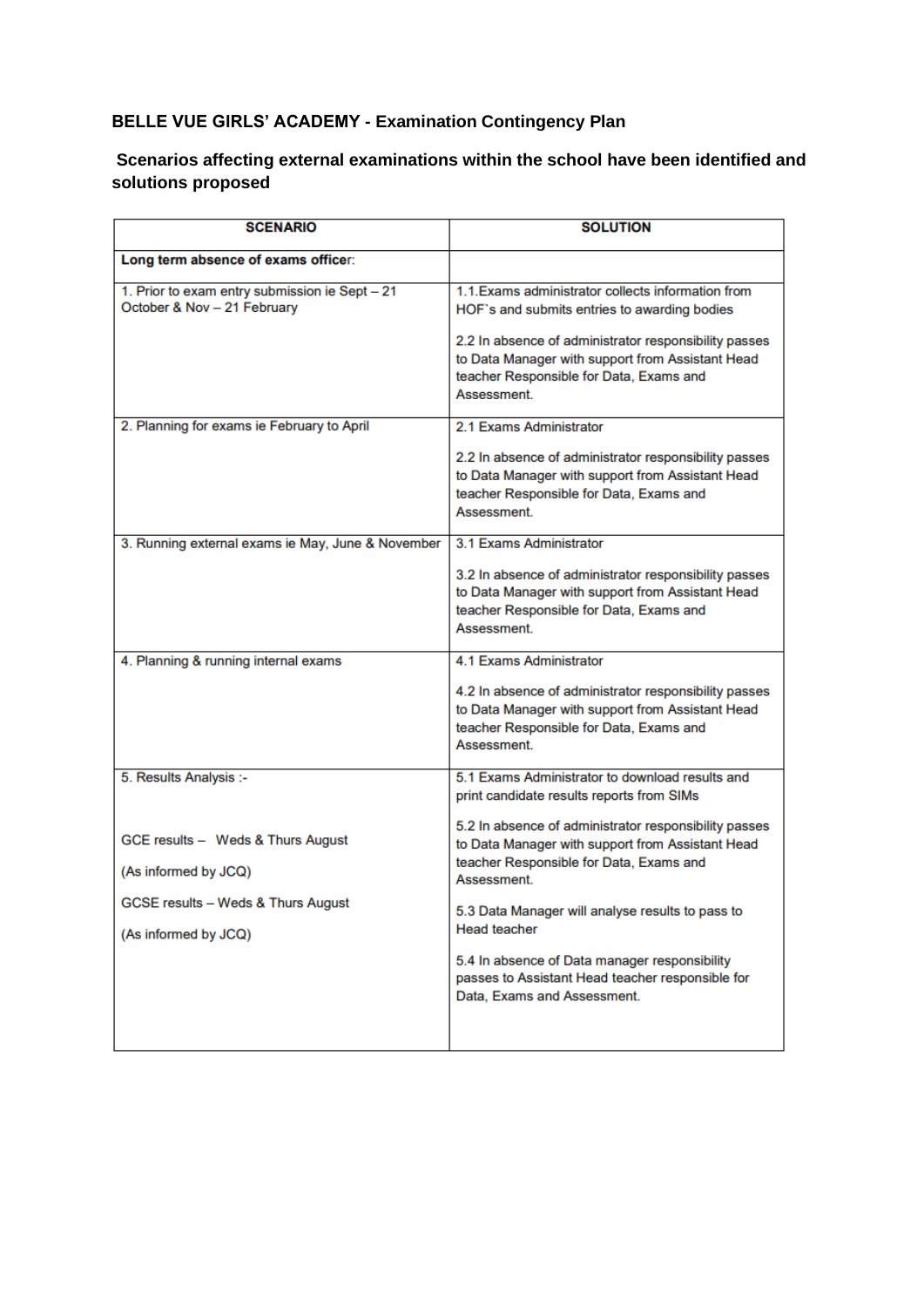| <b>SCENARIO</b>                                                                                       | <b>SOLUTION</b>                                                                                                                                                                                    |
|-------------------------------------------------------------------------------------------------------|----------------------------------------------------------------------------------------------------------------------------------------------------------------------------------------------------|
| Disruption of teaching/examinations:                                                                  |                                                                                                                                                                                                    |
| 6. Disruption of teaching time - centres are closed for                                               | 6.1 BVGA to be advised by central/local                                                                                                                                                            |
| an extended period                                                                                    | government/BDAT/PHE                                                                                                                                                                                |
| 7. Candidates unable to take examination due to<br>exceptional medical circumstances                  | 7.1 In exceptional circumstances BVGA will send an<br>invigilator to the pupil's home/hospital to administer<br>the examination where this is reasonable and<br>possible                           |
| 8. Centres are unable to open as normal during exam                                                   | 8.1 BVGA Examinations will move to Zara Sports                                                                                                                                                     |
| period                                                                                                | Centre                                                                                                                                                                                             |
| 9. Centres are unable to operate as normal due to                                                     | 9.1 BVGA to be advised by central/local                                                                                                                                                            |
| government restrictions in cases of a pandemic                                                        | government/BDAT/PHE                                                                                                                                                                                |
| 10. Pupils are unable to attend exams due to either                                                   | 10.1 BVGA to be advised by central/local                                                                                                                                                           |
| self-isolation or being diagnosed with Covid-19                                                       | government/BDAT/PHE                                                                                                                                                                                |
| 11. Shortage of staff/invigilators due to either self-<br>isolation or being diagnosed with Covid-19. | 11.1 Work with BDAT family of schools to ensure that<br>students are not disadvantaged by drafting in<br>colleagues or in extreme cases holding the exams in<br>another educational establishment. |

# **Appendix 1 – Examination Entry Protocol**

#### **Rationale**

Public examinations provide vital summative assessment, generally at the end of a key stage. This assessment gives information to students, parents, other education institutions, local authority and government agencies and employers about knowledge, understanding and skills achieved. To this end the school participates willingly in the administration of these examinations in the best interests of the students and the school. In addition other internally set and marked examinations may take place at other stages in a student's progress through the school in order to both prepare for public examinations and check student learning.

• Every girl who is following a course has the right to be entered for the examination or certification for that course, regardless of probable outcome, if the required coursework has been completed on time. The Examinations Officer (EO) works with SENCO/ASSISTANT HEADTEACHER RESPONSIBLE FOR SEND AND EAL to ensure the access of all girls to appropriate qualifications.

• Curriculum team leaders are responsible for exam entries in consultation with class teachers.

• Parents need to be actively involved in exam entries and should be part of any discussions about early entry or non-entry.

• The EO looks after the running and administration of the examination system with the cooperation of curriculum and pastoral team leaders.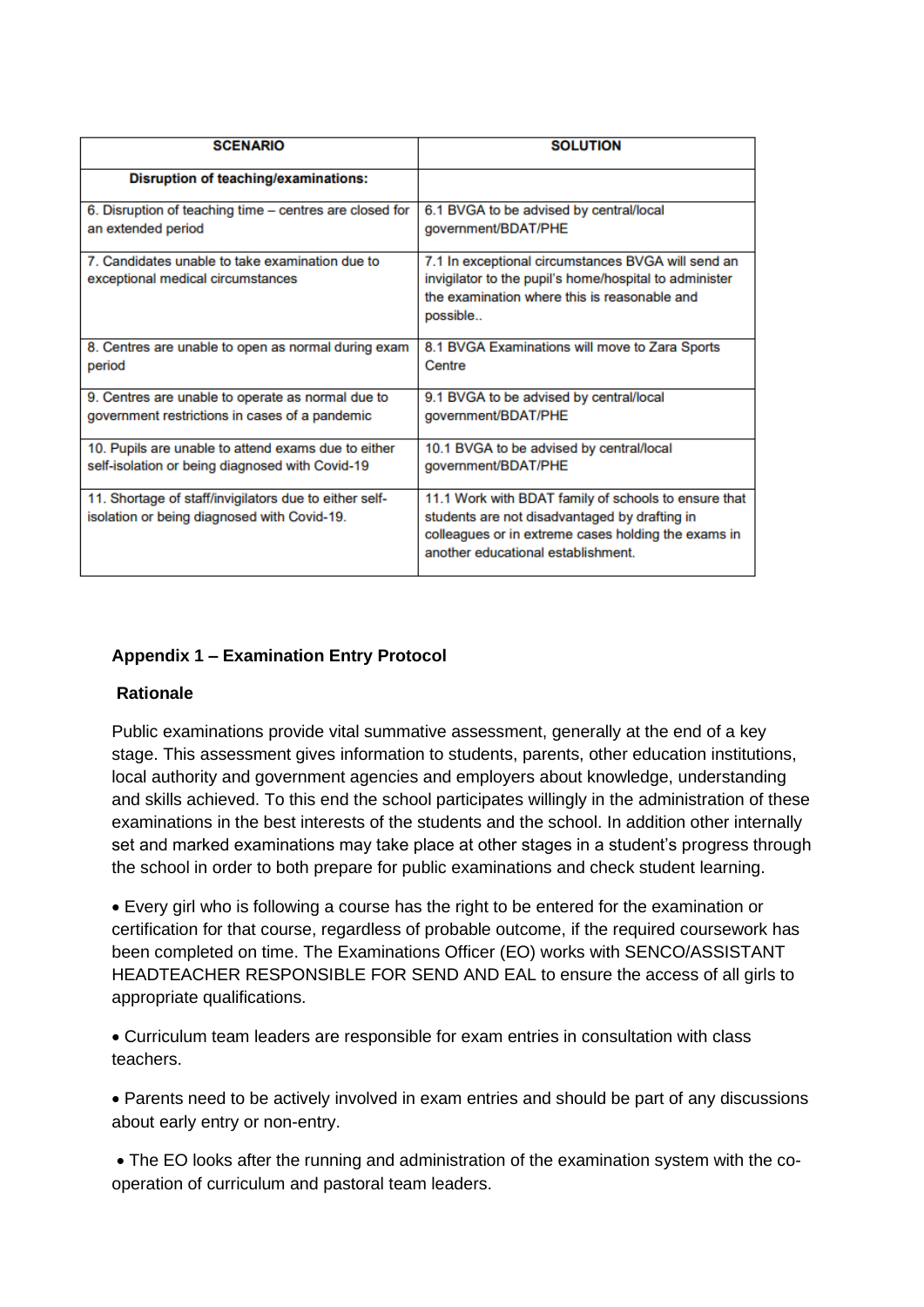• The school pays for the first time of entry for an exam. Parents may be asked to pay for subsequent re-sits.

• Parents are responsible for the examination costs if their daughter fails to attend for an examination and does not have a medical note.

• External candidates are responsible for full entry costs and any additional costs incurred by the school.

# **GCSE**

• Girls are normally entered for examinations in all their subjects.

• The level of entry is decided by Curriculum teams.

• EO and SENCO/ASSISTANT HEADTEACHER RESPONSIBLE FOR SEND AND EAL will liaise on special requirements.

• Parents need to be aware of, and involved in, exam entries – including the responsibility for the payment of exam fees in the event of non-attendance or non-completion of coursework.

• Parents have the right to withdraw their daughter from an exam prior to final entry, although this will be discouraged.

• If curriculum teams decide to make double entries then that curriculum area may be asked to bear the additional cost

# **Post-16**

• Girls are normally entered for examinations in all their subjects.

• Entry for external examinations is at the discretion of the curriculum teams. Non-entry will only follow discussions with parents and the girl.

• EO and SENCO/ASSISTANT HEADTEACHER RESPONSIBLE FOR SEND AND EAL will liaise on special requirements.

• Parents are responsible for the payment of exam fees in the event of non-attendance or non-completion of coursework.

• In the event of re-sit examinations, examination entry fees for GCSE English and Maths fees are paid for by the Academy for those students who have not achieved the minimum government standard of grade 4 or above. Any other resit fees will be paid for by the candidates after they have consulted with Heads of Subject teachers and the Exams Officer.

# **Charging Policy –**

# **Guidelines Funding**

1. The Exams Office will fund one entry per candidate for each GCSE / AS / A2 exam they sit.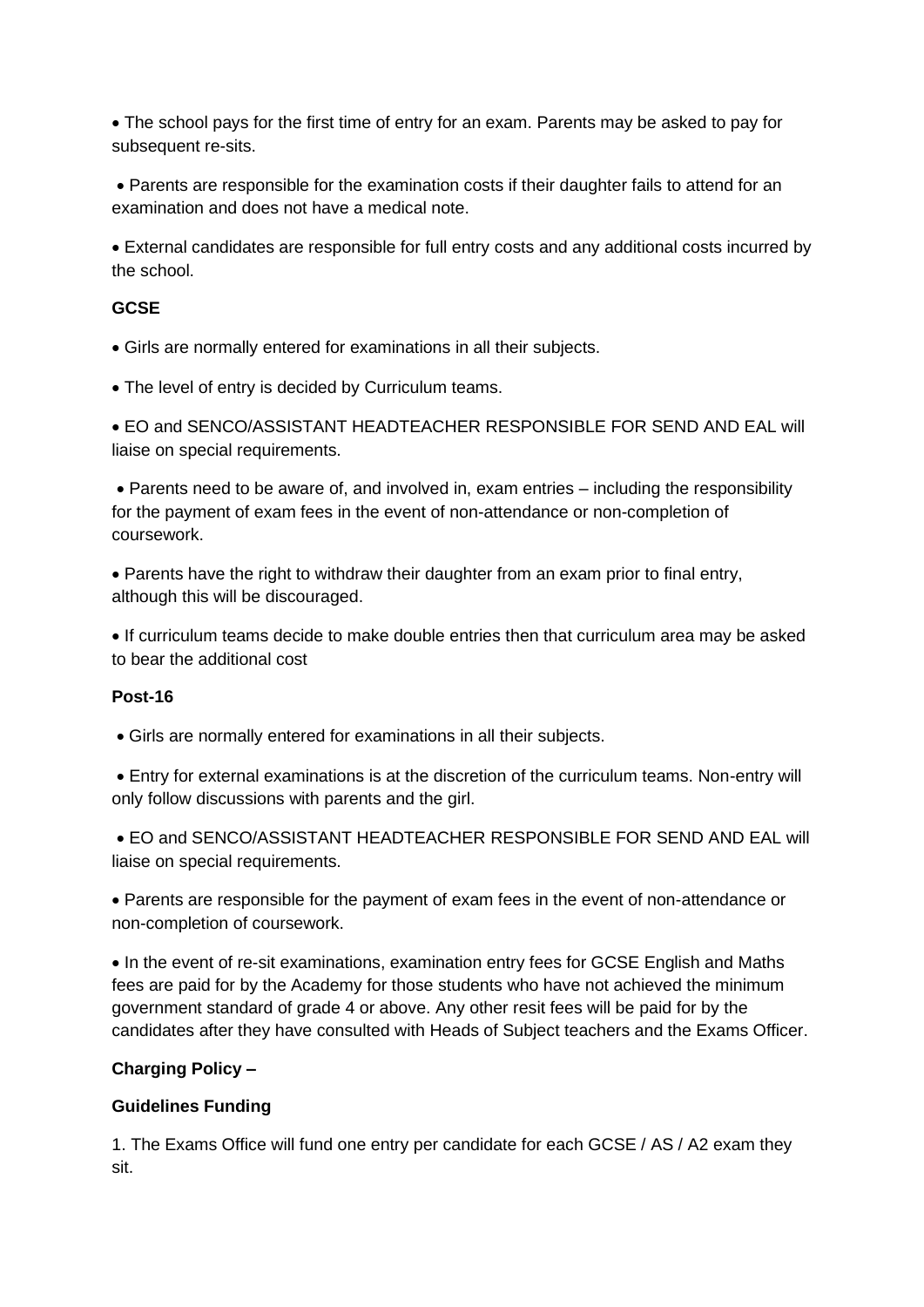2. Resits must be funded by individual candidates. An exception to this will be the first time either GCSE Maths or English needs to be taken again in the 6th form if a grade 4 was not achieved in year 11.

3. Any late entries (except in exceptional circumstances) will be charged to the department.

4. Reasonable amendments requested by HoD's will be funded by the Exams Office.

5. Requests for remarks, within 3 marks of next grade per unit / component will be funded by the Academy, although all such requests will require SLT approval.

6. Requests for remarks more than 3 marks per unit / component will require SLT approval and may need to be funded by the department or student.

7. Requests for scripts or copies of scripts must be funded by the department concerned.

The School reserves the right to reclaim entry fees from parents if a pupil:-

1. fails to sit the examination without reasonable cause

2. does not attend school regularly for the necessary course of study

3. does not complete and submit necessary work (ie coursework and assessments) by the correct time

4. infringes the Examination Boards' Regulations concerning unfair practice in an examination

# **Implementation for Modular Courses.**

It is the Academy's policy to charge for re-sits for Modular Courses.

For all 'A' level and for GCSE re-sits over and above those allowed by the normal entry fee:

The decision to enter a student for a re-sit is at the discretion of the head of subject, and their decision of is final. Students who request a resit against the Head of Subjects decision will be charged.

The head of subject will provide an entry list for each module to the Exams Officer or Head of Faculty and a duplicate copy to the Finance office. Girls will be informed if payment is required and no entry will be made without payment, together with a letter home to that effect. Payment will be made online through ParentPay.

The Exams Officer will check with the Finance office that payment has been made. Girls who have not paid the correct fee will not be entered.

Any deviation from the charging policy outlined above will be at the discretion of the Headteacher and only in exceptional circumstances.

# **Controlled Assessmen**

t Controlled Assessment is a set of controls, introduced by the Qualifications and Curriculum Development Agency (QCDA) to ensure the validity and reliability of coursework and to enable assessors to confidently authenticate candidates work. In 2007, the QCDA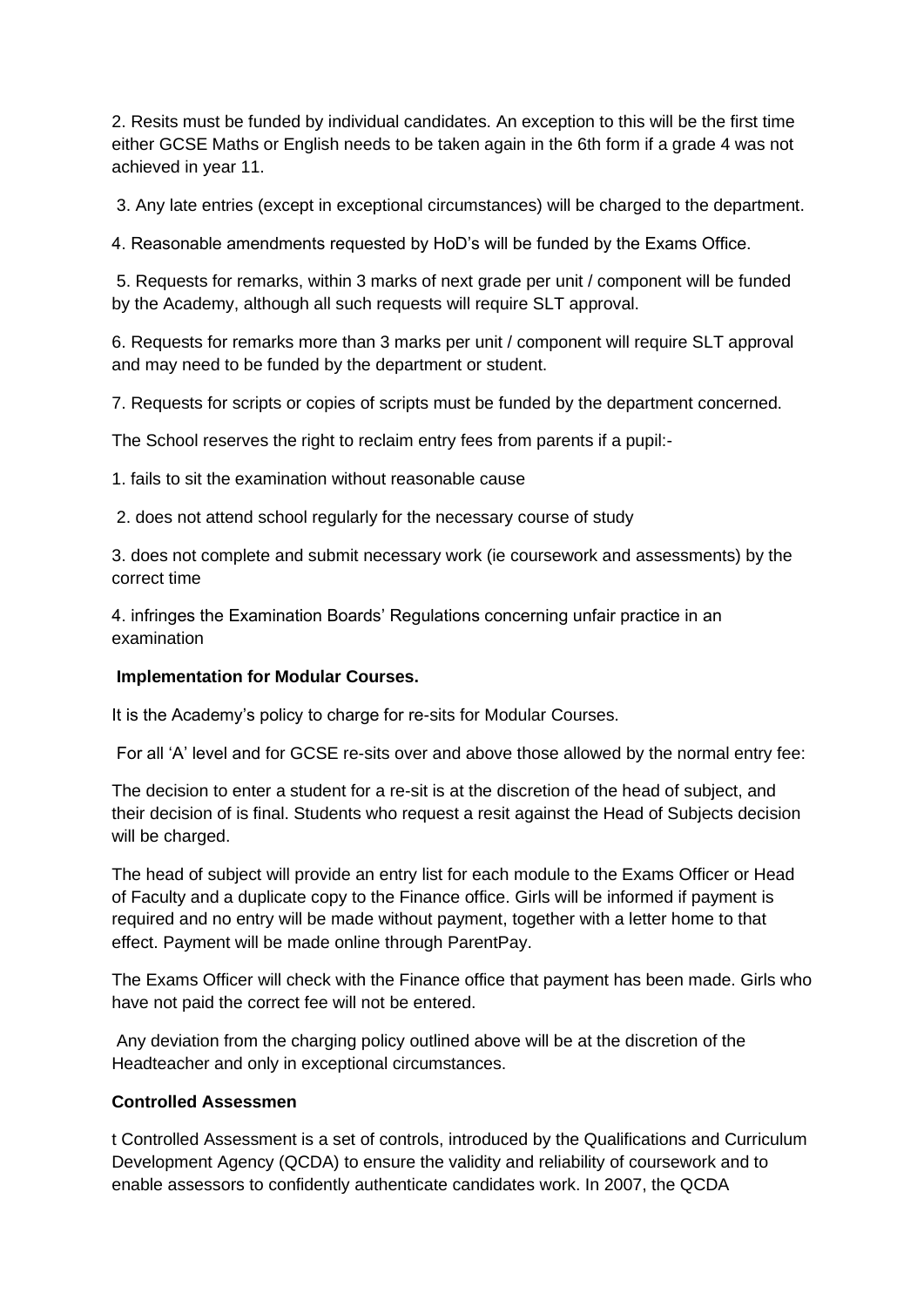commissioned a report on internal assessment in GCSE specifications and recommended that the controls were tightened. From September 2009 controlled assessment replaced coursework for all new 2009 GCSE subjects with internal assessment. The level of controls were determined by QCDA and apply across all Awarding Bodies.

Controlled Assessment is divided up into 3 controls.

- Task Setting
- Task Taking
- Task Marking

Each one of these sections has a control associated with it. The controls are either High, Medium or Low. Each control will inform how each task is conducted and what restrictions need to be in place. The whole point of these controls is to allow teachers to have greater assurance that a piece of coursework created by a candidate is actually their own work.

1. It is the responsibility of each Head of Faculty or designated person to obtain the controlled assessment task details from the exam boards.

2. The Head of Faculty or designated person should choose the most appropriate time for the controlled assessment to take place and inform the Senior Leadership Team and the Data/Exams Manager of the date(s) as early as possible in the academic year.

3. The Senior Leadership Team will produce a calendar of Controlled Assessments and circulate to all staff to avoid clashes with school trips or other activities.

4. The Controlled Assessment may take place during timetabled class time.

5. Departments must plan when and how the assessment will take place, taking into account the accommodation and resources required. The Data/Exams Manager should be notified when high level controlled assessment is taking place.

6. Relevant display materials must be removed or covered up.

7. All staff must be aware of the relevant level of control permitted (high, medium or low) as this will determine the level of permitted supervision e.g. high control means that students are under exam conditions.

8. Each student is to keep a research diary where they note the guidance and feedback received from their teacher. The diary should also contain a record of the research and planning stage containing notes, diagrams, essay plans and bibliography.

9. All assessment materials must be locked in a suitable secure cabinet at the end of each session. Heads of faculty are responsible for organising this in their own areas.

10. Separate user accounts for exam use must be used for high control level work. These must have no access to internet or e-mail and must only be accessible during the controlled sessions. If work is saved on memory sticks these must be collected in after each session and locked away as in 9 above.